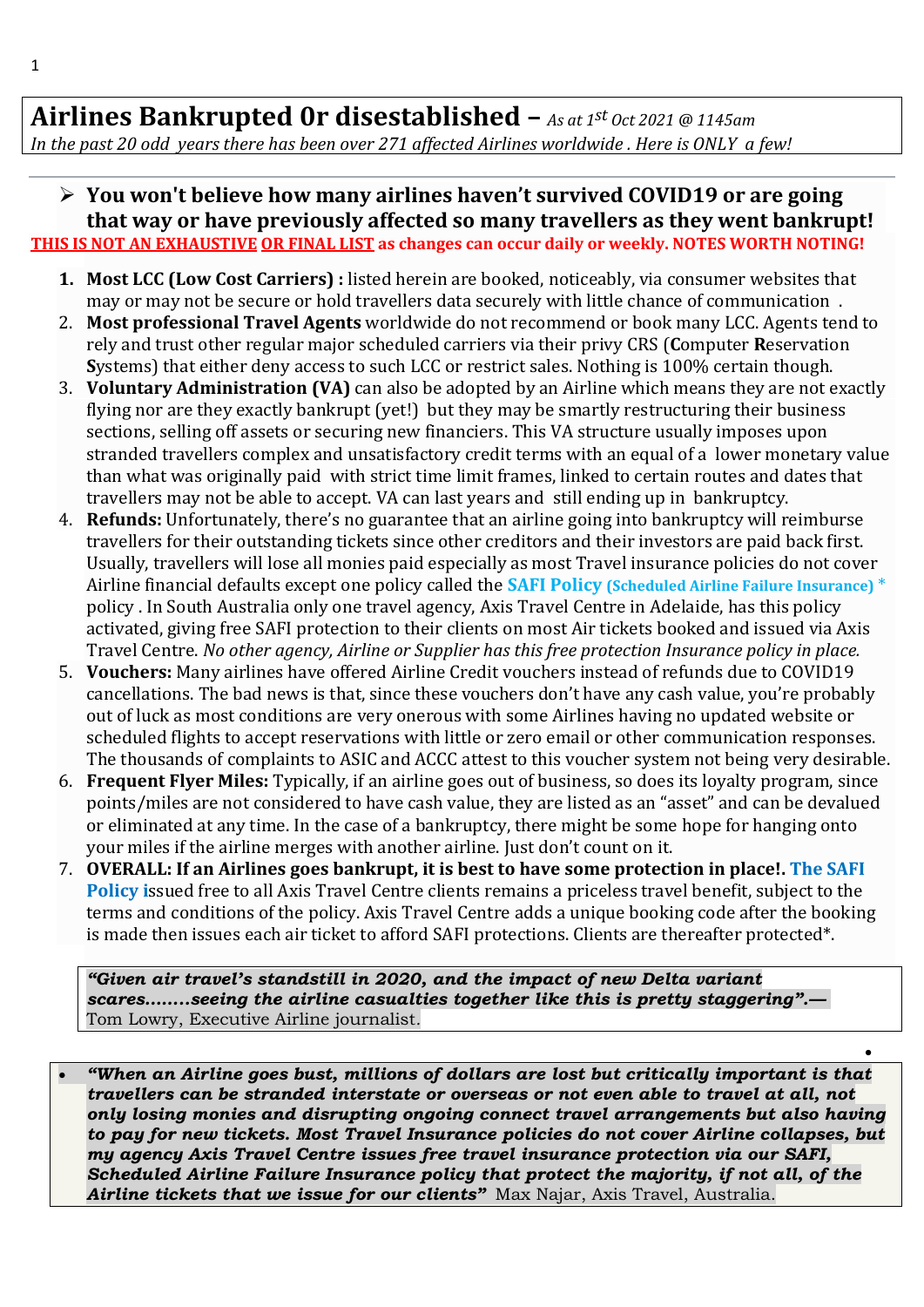## THE AIRLINE CASUALTIES-as 1st October 2021 @ 1144am:

| <b>AIRLINE</b>                      | <b>WHAT HAPPENED</b>                          |      | <b>DATE</b>              |
|-------------------------------------|-----------------------------------------------|------|--------------------------|
| <b>Ansett Airlines</b>              | Bankrupt                                      | Ceas | <b>Ansett Airlines</b>   |
| Virgin Austraila                    | Files for Bankruptcy, Vol Admin<br>appointed. |      | 4/2020                   |
| <b>Air Mauritius</b>                | Files for Bankruptcy                          |      | 4/2020                   |
| Cea<br>Air Australia                | Bankrupt                                      |      |                          |
| Thai Airways                        | Files for Bankruptcy + Govt assist            |      | 9/2020                   |
| LATAM (Chile)                       | Files for Bankruptcy                          |      | 5/2020                   |
| AirAsia Japan                       | <b>Ceases Operations</b>                      |      | 10/2020                  |
| Virgin Atlantic (UK)                | Files for Bankruptcy                          |      | 8/2020                   |
| <b>Philippine Airlines</b>          | Files for Bankruptcy                          |      | 9/2021                   |
| Alitalia                            | <b>Files for Bankruptcy</b>                   |      | 2021                     |
| Norwegian Air                       | <b>Files for Bankruptcy</b>                   |      | 11/2020                  |
| Fly My Sky (New Zealand)            | Liquidator appointed.                         |      | $\bullet$                |
| Miami Air International             | Ceased operating                              |      | $\bullet$                |
| RavnAir: Alaska                     | Files for Bankruptcy                          |      |                          |
| Compass Airlines (Australia)-twice. | Ceases Operations-twice.                      |      |                          |
| Pan Am                              | Pan Am                                        |      | Ceased operating         |
|                                     | <b>TWA</b>                                    |      | <b>Ceases Operations</b> |
| <b>TWA</b>                          |                                               |      |                          |
| Trans States (U.S.)                 | <b>Ceased Operations</b>                      |      | 4/2020                   |
| Compass (U.S.)                      | <b>Ceased Operations</b>                      |      | 4/2020                   |
| TAME (Ecuador)                      | Liquidation                                   |      | 5/2020                   |
| <b>SunExpress Deustchland</b>       | <b>Announces Ceasing Operations</b>           |      | 6/2020                   |
| One Airlines (Chile)                | <b>Ceased Operations</b>                      |      | 6/2020                   |
| NokScoot (Thaiand)                  | <b>Ceases Operations</b>                      |      | 6/2020                   |

 $\mathcal{L}_{\mathcal{A}}$